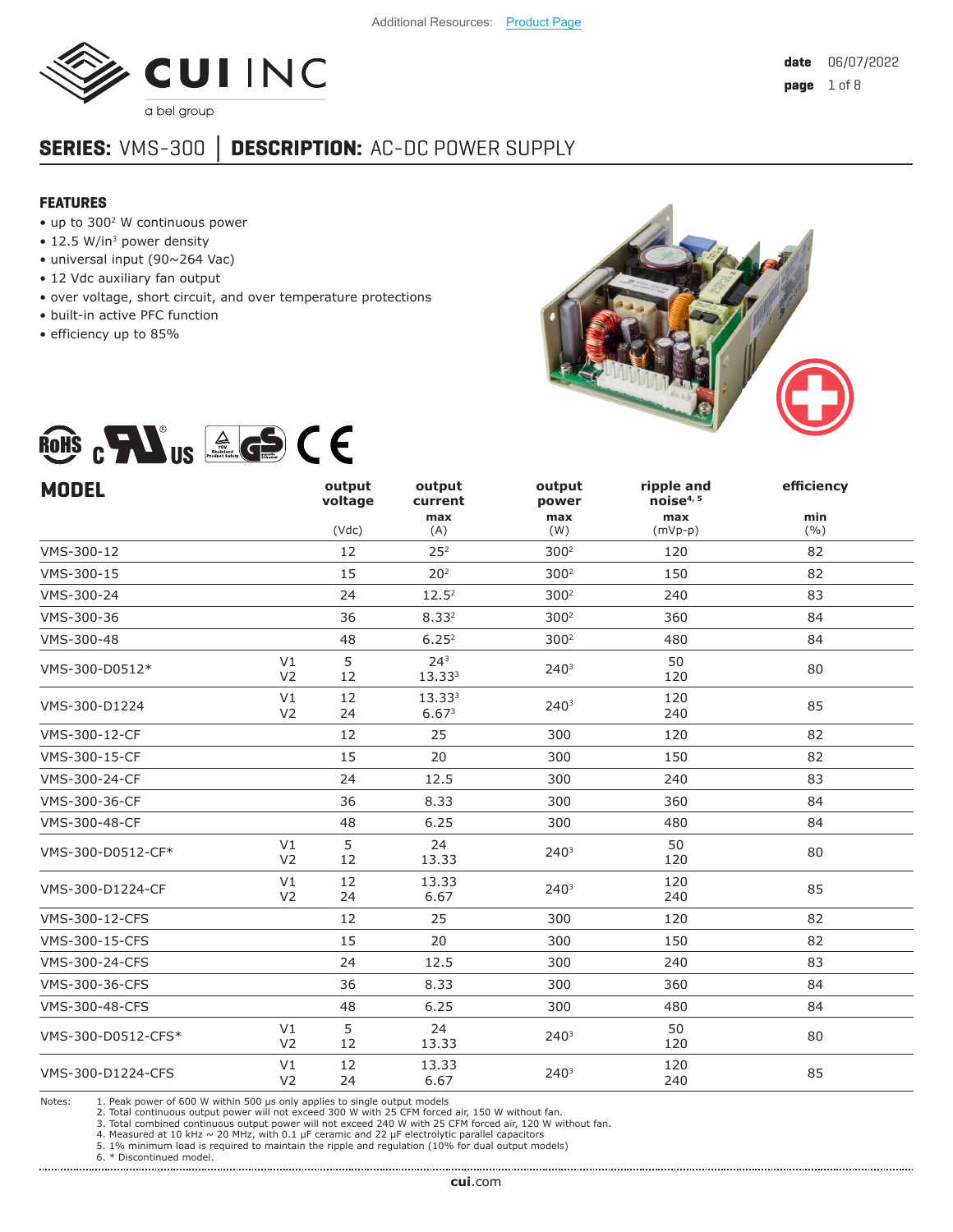## **PART NUMBER KEY**



## **INPUT**

| parameter               | conditions/description                                                        | min | typ        | max      | units  |
|-------------------------|-------------------------------------------------------------------------------|-----|------------|----------|--------|
| voltage                 |                                                                               | 90  |            | 264      | Vac    |
| frequency               |                                                                               | 47  |            | 63       | Hz     |
| current                 | at 90 Vac, cold start                                                         |     |            | 5        | A      |
| inrush current          | at 115 Vac, cold start<br>at 230 Vac, cold start                              |     |            | 35<br>70 | А<br>A |
| power factor correction | single output models pass EN61000-3-2 Class D<br>dual output models           |     | --<br>0.95 |          |        |
| leakage current         | at 264 Vac                                                                    |     |            | 0.3      | mA     |
| input fuse              | 5 A / 250 V inserted in primary                                               |     |            |          |        |
| remote ON/OFF           | designated as INH on pin 4 of CN3, requires a low<br>signal to inhibit output |     |            |          |        |

#### **OUTPUT**

| parameter           | conditions/description                                                                                                                               | min            | typ      | max            | units                          |
|---------------------|------------------------------------------------------------------------------------------------------------------------------------------------------|----------------|----------|----------------|--------------------------------|
| load regulation     | single output models<br>dual output models                                                                                                           |                | ±1<br>±5 |                | $\frac{0}{0}$<br>$\frac{0}{0}$ |
| transient response  | returns to within $1\%$ in $<$ 2.5 ms for a 50% load<br>change and the peak transient does not exceed 5%                                             |                |          |                |                                |
| start-up time       | at 230 Vac                                                                                                                                           |                |          |                | S                              |
| hold-up time        | at 120 Vac, 80% load                                                                                                                                 | 16             |          |                | ms                             |
| adjustability       | user adjustable                                                                                                                                      |                | ±5       |                | $\%$                           |
| switching frequency | PFC<br><b>PWM</b><br>PWM dual output models                                                                                                          | 50<br>65<br>45 |          | 70<br>75<br>55 | kHz<br>kHz<br>kHz              |
| fan drive           | 12 Vdc / 300 mA for external fan                                                                                                                     |                |          |                |                                |
| fan fail (FF)       | designated as FF on pin 3 of CN3, open collector<br>output rated for 28 Vdc/5 mA sink current max.,<br>goes high when a fan failure is detected      |                |          |                |                                |
| power good (PG)     | designated as PG on pin 1 of CN3, open collector,<br>goes high 100-500 ms after DC regulation and<br>goes low at least 1ms before loss of regulation |                |          |                |                                |

## **PROTECTIONS**

| parameter                   | conditions/description                                 | min | tvp | max | units |
|-----------------------------|--------------------------------------------------------|-----|-----|-----|-------|
| over voltage protection     | latch down and auto restart                            |     |     | 130 |       |
| over current protection     | auto restart                                           | 110 |     | 140 |       |
| short circuit protection    | auto restart with no damage from a short on any output |     |     |     |       |
| over temperature protection | auto restart                                           |     | 110 |     |       |
|                             |                                                        |     |     |     |       |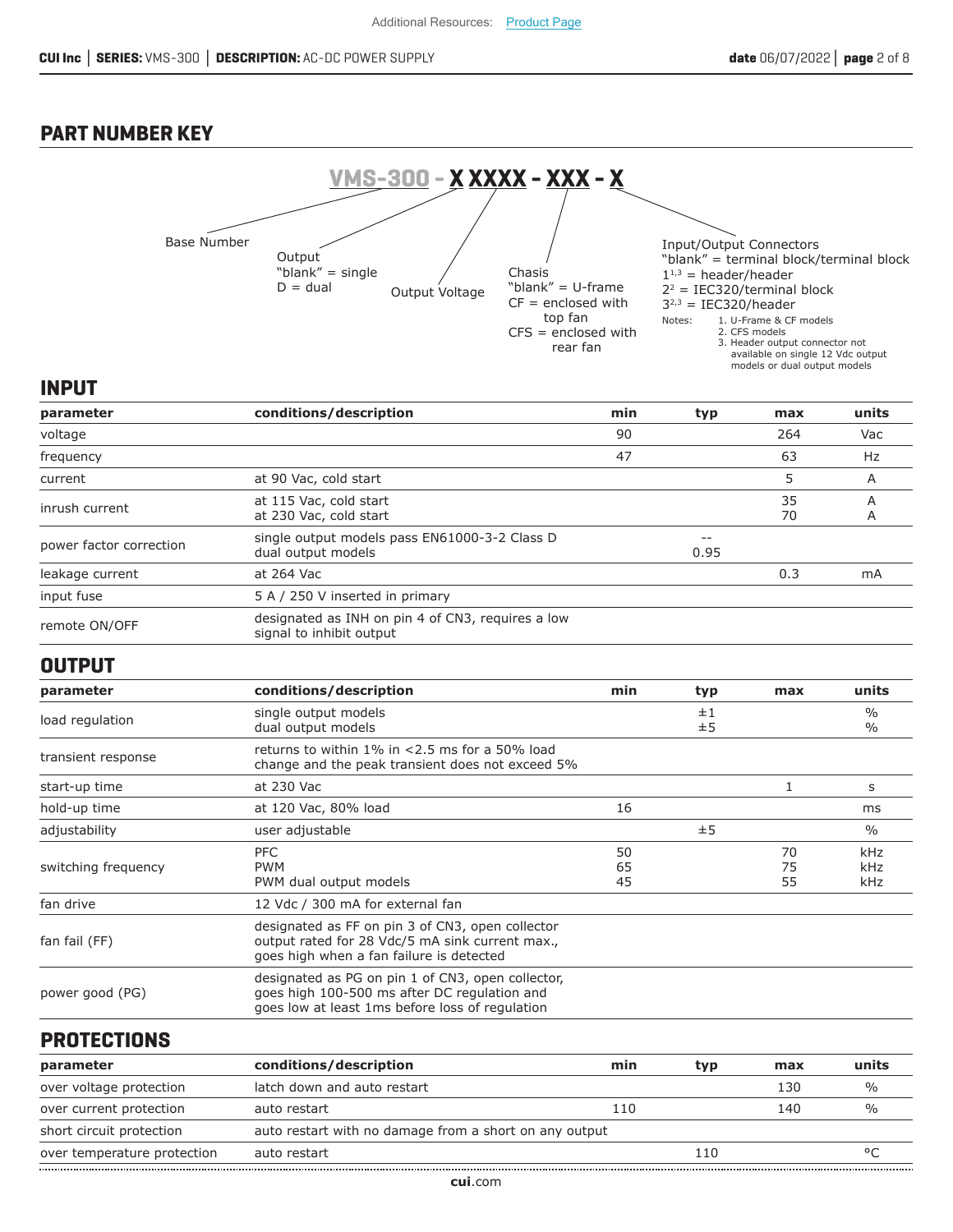# **SAFETY & COMPLIANCE**

| parameter         | conditions/description                                                                                                             | min                     | typ | max | units             |
|-------------------|------------------------------------------------------------------------------------------------------------------------------------|-------------------------|-----|-----|-------------------|
| isolation voltage | primary to secondary at 10 mA for 3 seconds<br>primary to chassis at 10 mA for 3 seconds<br>primary to core at 10 mA for 3 seconds | 4,000<br>1,500<br>1,500 |     |     | Vac<br>Vac<br>Vac |
| safety approvals  | UL 60601-1, EN 60601-1, IEC 60601-1 (Edition 3.1)                                                                                  |                         |     |     |                   |
| EMI/EMC           | EN 60601-1-2 (4th Edition), EN 55011 Class B,<br>EN 61000-3-(2,3), IEC 61000-4-(2,3,4,5,6,8,11)                                    |                         |     |     |                   |
| MTBF              | as per MIL-HDBK-217F at 30°C                                                                                                       | 100,000                 |     |     | hours             |
| <b>RoHS</b>       | 2011/65/EU                                                                                                                         |                         |     |     |                   |

## **ENVIRONMENTAL**

| parameter             | conditions/description                                 | min   | typ | max | units   |
|-----------------------|--------------------------------------------------------|-------|-----|-----|---------|
| operating temperature | see derating curve                                     |       |     | 70  | $\circ$ |
| storage temperature   |                                                        | $-20$ |     | 85  | $\circ$ |
| operating humidity    | non-condensing                                         |       |     | 90  | $\%$    |
| storage humidity      | non-condensing                                         |       |     | 95  | $\%$    |
| vibration             | $5 \sim 50$ Hz, acceleration $\pm 7.35$ m/s*s per axis |       |     |     |         |

# **CONNECTORS**

| parameter                      | conditions/description                          |                                                                                                                                                                                                                       |
|--------------------------------|-------------------------------------------------|-----------------------------------------------------------------------------------------------------------------------------------------------------------------------------------------------------------------------|
| input connector (CN1)          | U-frame and CF                                  | Terminal Block: Howder M3 screws 3 pin 6.35 mm center<br>Part No. HD-601-3P; PCB Labeling: L=Line; N=Neutral; G=Chassis Ground<br>Header: CHYAO SHIUNN JS-1120-05<br>Mating: JST VHR-5N or equivalent (5 pin, 3 used) |
|                                | <b>CFS</b>                                      | Terminal Block: Howder HD-602-3P<br>Input plug: IEC320 Inlet                                                                                                                                                          |
| output connector (CN2)         | single output models                            | Terminal block: Dinkle P830N, M5 screws<br>Header: CHYAO SHIUNN JS-1120-06<br>Mating: JST VHR-6N or equivalent (6 pin)                                                                                                |
|                                | dual output models                              | Terminal block: Howder HD-816-3P, M3 screws                                                                                                                                                                           |
| output pin assignment          | single output models                            | Terminal block: Pin $1 = -V$ , Pin $2 = +V$<br>Header: Pins $1 \sim 3 = V$ -, Pins $4 \sim 6 = V +$                                                                                                                   |
|                                | dual output models                              | Terminal block: Pin $1 = V2$ , Pin $2 = RTN$ , Pin $3 = V1$                                                                                                                                                           |
| logical signal connector (CN3) | Mating Pins: JST SXH-002T-P0.6 FOR AWG 30 to 26 | Mating JST XHP-4 or equivalent (CHYAO SHIUNN JS-2001-04);                                                                                                                                                             |
| fan driver connector (FAN1)    |                                                 | Mating connector is JST P/N XHP-3 (3 pins 0.98 pitch) or equivalent (CHYAO SHIUNN JS-2001-03)                                                                                                                         |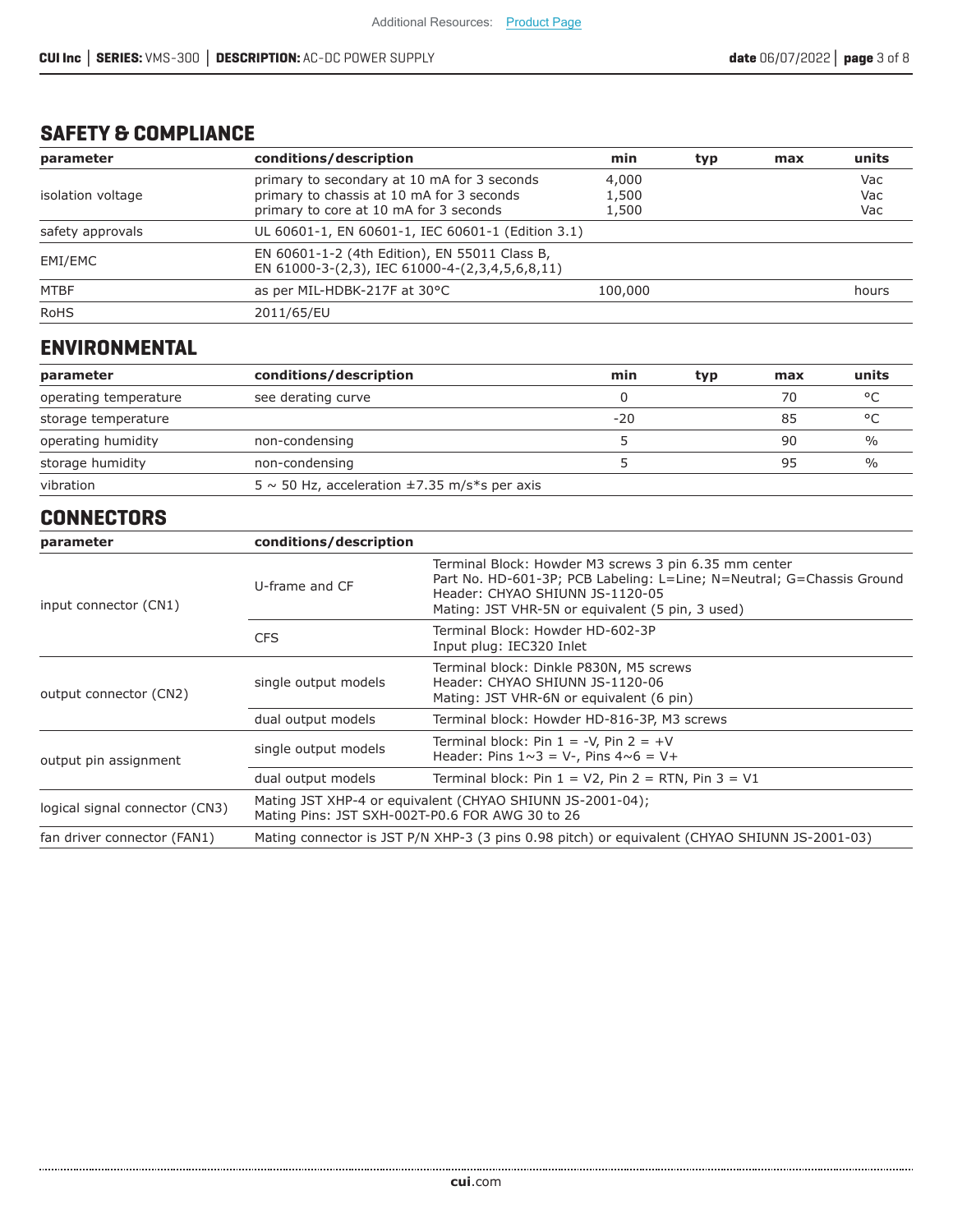#### **DERATING CURVE**



#### **Single Output**

| U-Frame | at 300 W max. with 25 CFM forced air cooling, |
|---------|-----------------------------------------------|
|         | at 150 W max. convection                      |
| CF      | up to $300$ W max.                            |
| CFS     | up to $300$ W max.                            |
|         |                                               |

#### **Dual Output**

| U-Frame | at 240 W max. with 25 CFM forced air cooling, |
|---------|-----------------------------------------------|
|         | at 120 W max. convection                      |
| CF      | up to $240$ W max.                            |
| CFS     | up to $240$ W max.                            |

#### **MECHANICAL**

| parameter  | conditions/description                                        | min | typ | max | units |
|------------|---------------------------------------------------------------|-----|-----|-----|-------|
|            | U-Frame: $127 \times 81.28 \times 38.1$ (5 x 3.2 x 1.5 inch)  |     |     |     | mm    |
| dimensions | CF: $127 \times 81.28 \times 50.8$ (5 x 3.2 x 2 inch)         |     |     |     | mm    |
|            | CFS: $165.1 \times 81.28 \times 40.64$ (6.5 x 3.2 x 1.6 inch) |     |     |     | mm    |
|            | U-frame                                                       |     |     | 500 |       |
| weight     |                                                               |     |     | 600 |       |
|            | CFS                                                           |     |     | 650 |       |

## **MECHANICAL DRAWING - SINGLE OUTPUT MODELS**

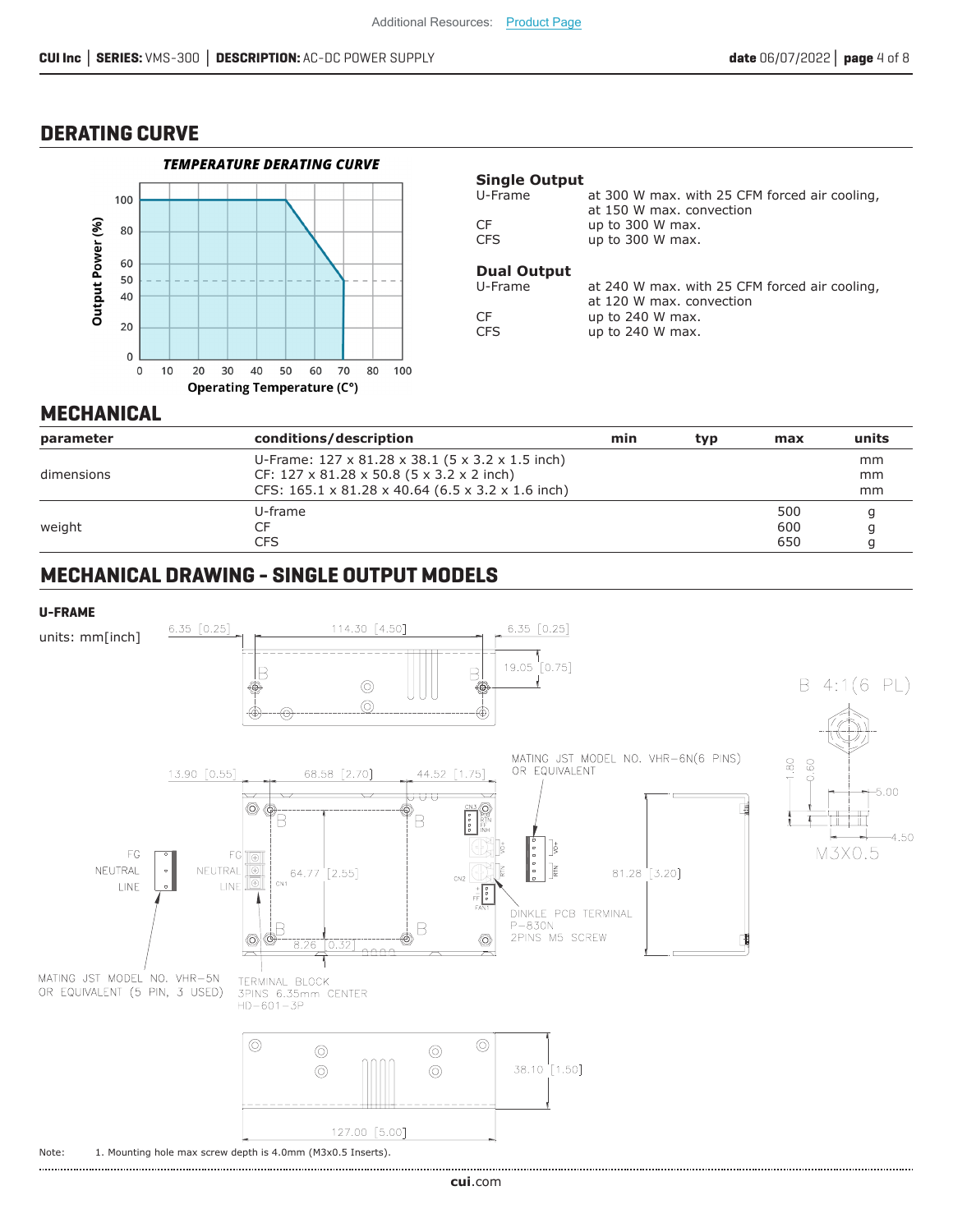## **MECHANICAL DRAWING - SINGLE OUTPUT MODELS (CONTINUED)**

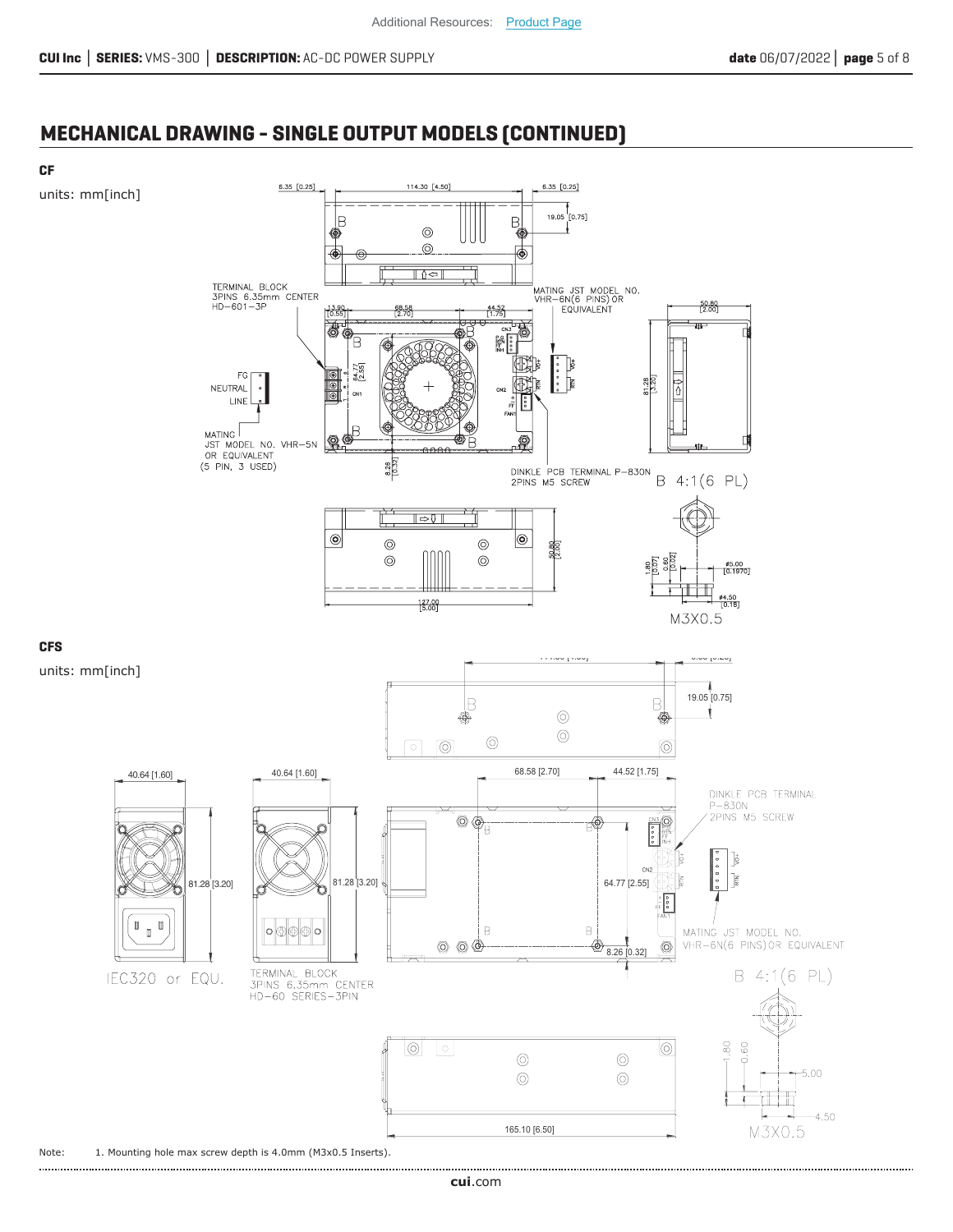M3X0.5

## **MECHANICAL DRAWING - DUAL OUTPUT MODELS**

#### **U-FRAME**

units: mm[inch]

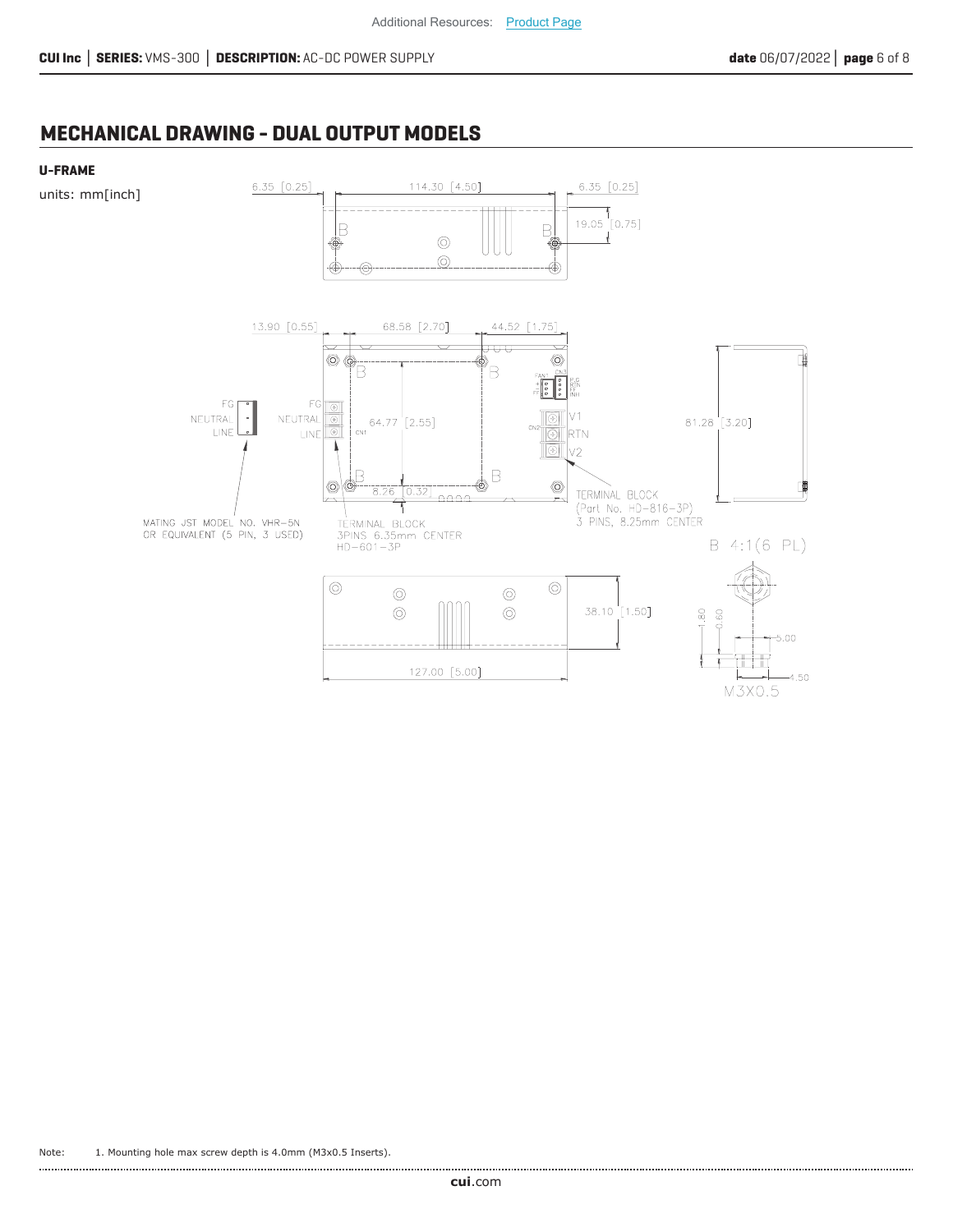## **MECHANICAL DRAWING - DUAL OUTPUT MODELS (CONTINUED)**